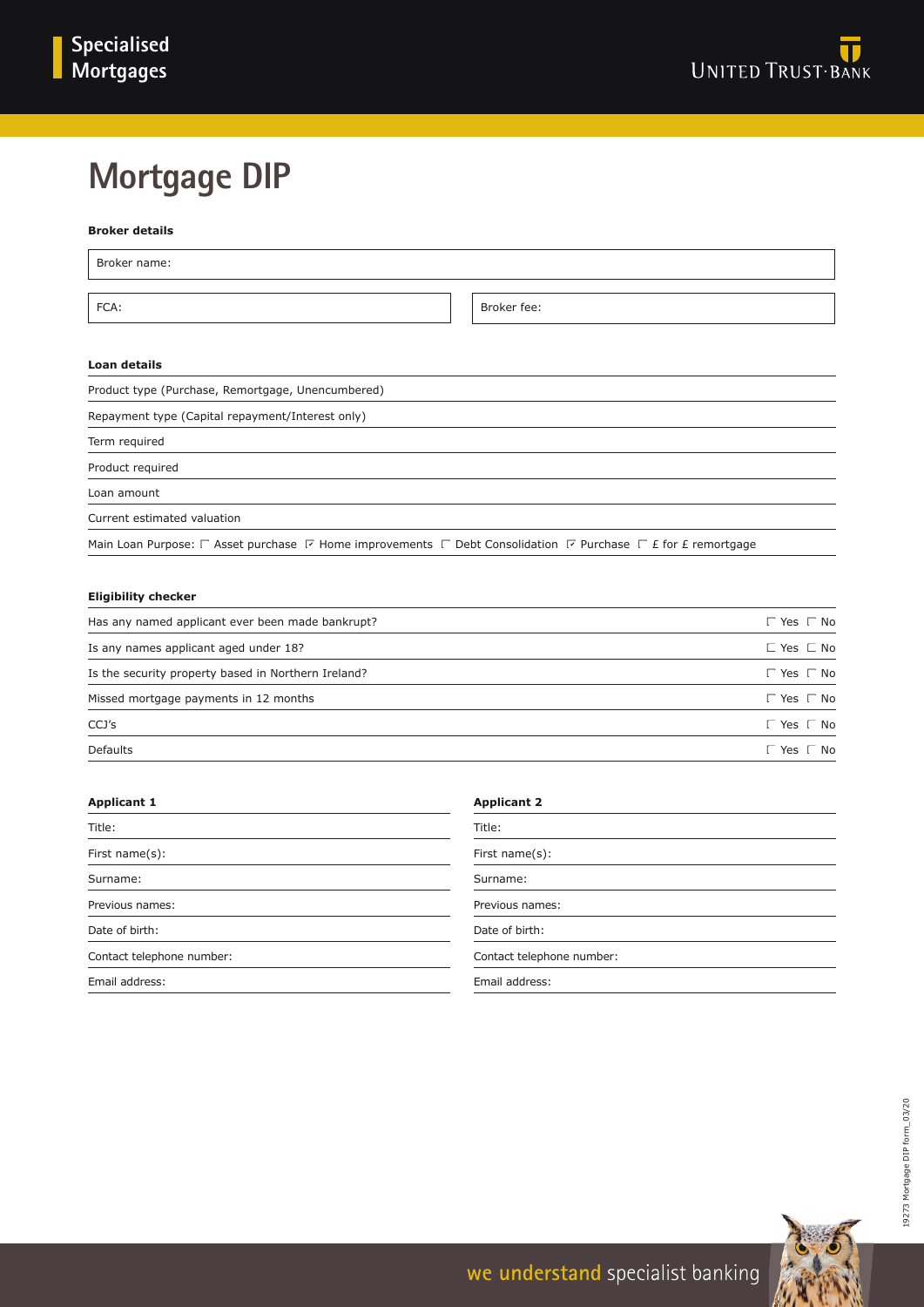| Employment status: L Employed: L Self employed: L Retired                                                          | Employment status: $□$ Employed: $□$ Self employed: $□$ Retired                                                    |
|--------------------------------------------------------------------------------------------------------------------|--------------------------------------------------------------------------------------------------------------------|
| Tax code:                                                                                                          | Tax code:                                                                                                          |
| Total monthly gross guaranteed income (basic, car allowance, net<br>profit for sole traders, salary for directors) | Total monthly gross guaranteed income (basic, car allowance, net<br>profit for sole traders, salary for directors) |
| Total monthly gross regular income (bonus, commission,<br>dividends for directors)                                 | Total monthly gross regular income (bonus, commission,<br>dividends for directors)                                 |
| Pension deduction                                                                                                  | Pension deduction                                                                                                  |
| Other deduction<br>(student loan, season ticket etc)                                                               | Other deduction<br>(student loan, season ticket etc)                                                               |
| <b>Household size</b>                                                                                              | <b>Additional income</b>                                                                                           |
| Marital status:                                                                                                    | Child benefit:                                                                                                     |
| Dependents:                                                                                                        | Child tax credits:                                                                                                 |
| Age of children:                                                                                                   | Working families tax credit:                                                                                       |
|                                                                                                                    | Maintenance:                                                                                                       |
| Address history - 3 year address history required                                                                  |                                                                                                                    |
| Number/house name:                                                                                                 | <b>Monthly expenditure</b>                                                                                         |
| Street:                                                                                                            | Unsecured credit to remain:                                                                                        |
| Town:                                                                                                              | Credit/store cards:                                                                                                |
| County:                                                                                                            | Personal loan:                                                                                                     |
| Postcode:                                                                                                          | Overdraft:                                                                                                         |
| Date moved into address:                                                                                           |                                                                                                                    |
| Contact telephone number:                                                                                          |                                                                                                                    |

**Income applicant 2**

Email address:

**Income applicant 1**

*Please use additional information page if necessary*

#### **Priority Commitments**

Council tax – annual payment/12 months (monthly payment):

Utilities – water, gas, electric, oil and other fuels (monthly payment):

Transport – personal, fuel, servicing, rail and air travel (monthly payment):

Ground rent/services charge – leasehold only (monthly payment):

Private pension payments (monthly payment):

Private critical/health care (monthly payment):

Private school fees/childcare (monthly payment):

Outgoing maintenance (monthly payments):

Interest only repayment vehicle – first mortgage only (monthly payment):

# 19273 Mortgage DIP form\_03/20 19273 Mortgage DIP form\_03/20